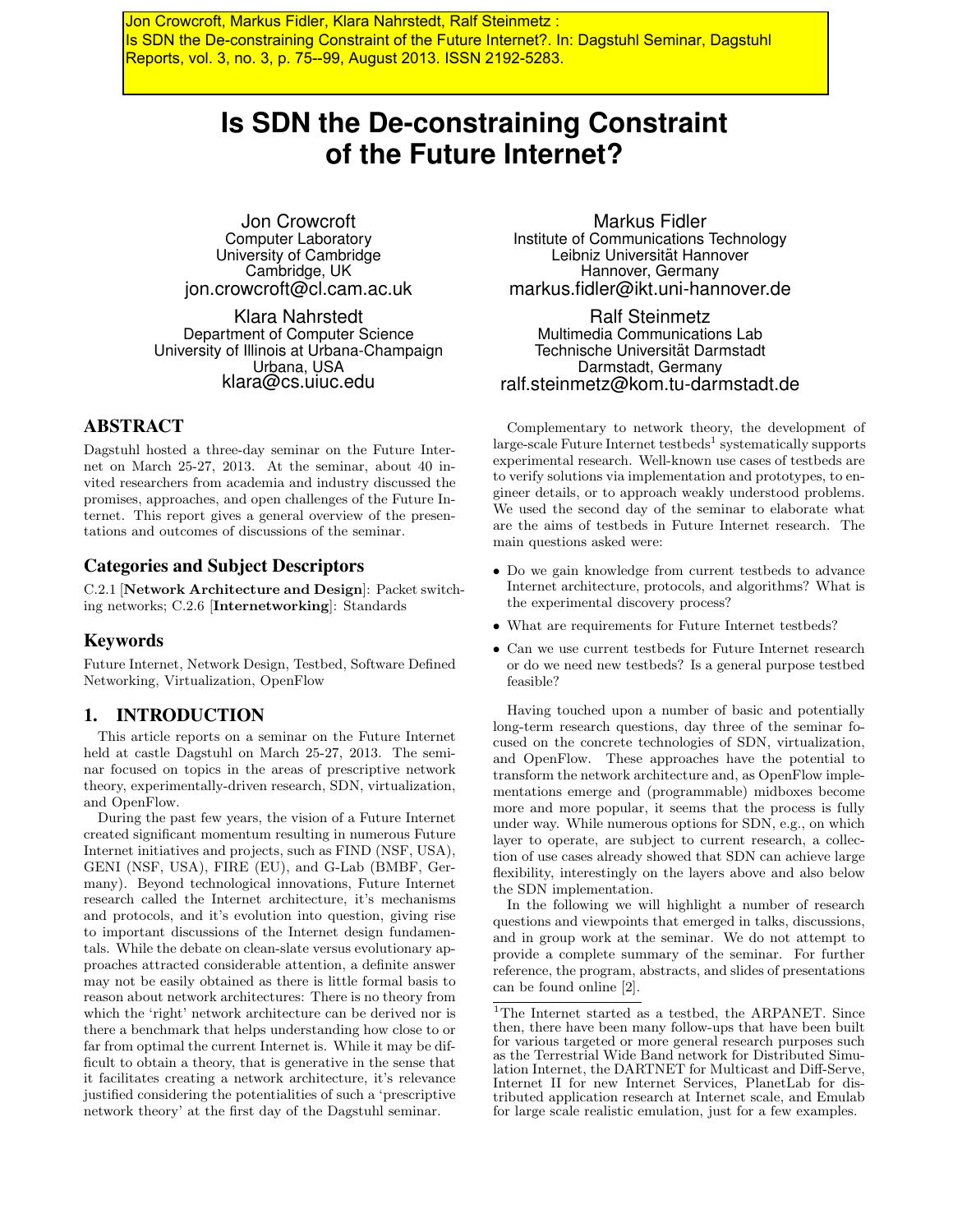The seminar started off with a one minute madness session where all participants where asked to provide a short statement on the Future Internet, e.g., the biggest challenge, expected paradigm shift, or most promising research topic. The outcome was a list of (as expected) diverse, yet highly inspiring views. Since we cannot reproduce all statements, we clustered them to highlight a few that we find to be representative:

- Following an age of bandwidth we are facing the age of latency pressure [Max Mühlhäuser].
- Data exchange is wasteful. We need self-organizing overlays. The Internet has become today's mainframe [Jörg Liebeherr].
- Ossification is not the issue. Devices in the network restrict innovation at application level [Laurent Mathy].
- Biggest problem the Internet is facing: (all too often, at times, . . . ) deployment is ad-hoc and irreversible [Markus Fidler].
- The biggest challenge is to include security by design [Rastin Pries].
- The fundamentals are done. How do external factors (social, economic, . . . ) affect solutions? Look outside the networking domain [Ruben Cuevas-Rumin].

Further aspects that were raised several times concerned the design of on-demand, flexible, adaptive, and future-proof networks, multi-domain problems, and deployment issues. While there was agreement that patience is required as deployment may take up to several decades, it was felt that we are lacking means to predict the timeline as well as the deployability in general.

In the following sections we will focus on each of the three topics of the seminar: prescriptive network theory, experimental research, and SDN, virtualization, and OpenFlow.

#### 2. PRESCRIPTIVE NETWORK THEORY

The term 'prescriptive network theory' is not commonly used and it may be the lack of such a theory that explains fundamental uncertainties in network design. A prescriptive theory, as opposed to a descriptive theory, is concerned with what should be, rather than with what is. Prescriptive theories are often viewed as high-level guidelines or rules, e.g., for the design of systems. Formally, a prescriptive theory is axiomatic. As such, it is a framework to derive certain conclusions, yet, it cannot be proven in itself.

An important observation in our field is that we are much more concerned with the specifics of the current Internet than with networking as a discipline in general [3, 7]: classes focus on protocols rather than on principles; backwards compatibility and incremental deployment are issues; major network theories, such as teletraffic theory, graph theory, or formal methods, are mostly descriptive and retrospective. Finally, we find ourselves in a dilemma: "We build what we measure. Hence, we are never quite sure whether the behavior we observe, the bounds we encounter, the principles we teach, are truly principles from which we can build a body of theory, or merely artifacts of our creations" [3]. Not surprisingly, numerous basic architectural questions about networking are still unsolved today, e.g., on protocol decomposition, the combination of protocols, or the waist of the protocol stack [6].

Knowing the difficulties a prescriptive network theory is facing, we dedicated the first day of the seminar to this topic to gather viewpoints, potential candidates, and if nothing else to create awareness. After an "introduction to prescriptive network theory" by Markus Fidler, three 'seed' talks were given to spark discussion in group-work: "a formal model for network communication mechanisms" by Martin Karsten; "multi-mechanism adaptation for the Future Internet" by Ralf Steinmetz; and "prescriptive network theories" by Jon Crowcroft. In the sequel we summarize some of the main results that emerged from presentations and group work.

- Qualities There is a general agreement that a single, allembracing network theory may not exist. While neighboring disciplines, such as signal processing or information and coding theory, each resorts to a comprehensive body of theory, that guides the design of systems or at least acts as a benchmark, networking draws conclusions from an interdisciplinary variety of different theories and methods, see [7] for an overview. Furthermore, the expectation at the seminar was that defining a prescriptive network theory is highly challenging, making it an ambitious longterm goal. Ideally, a prescriptive theory is generative, in this way it has a different quality than a descriptive theory, and it is rooted in a set of well-defined axioms, like [5], that enable the formal derivation of conclusions. In this respect, a prescriptive theory differs from design patterns that formalize an innovation before it is scaled out. On the other end of the spectrum, a prescriptive theory can be understood as a set of less formal (justified and maybe agreed upon) high-level guidelines for the design of networks, that may be obtained more easily. The prospects of a more or less formal prescriptive network theory were found to depend largely on the complexity of the problem. Generally, the methodology to approach abstract, architectural questions seems to be much less developed, whereas a rich variety of formal methods exists for specific problems (some of which are solved with considerable success, others are still open).
- Multi-mechanisms The term multi-mechanism refers to a set of mechanisms that serve the same functional purpose and hence may be interchangeable with each other (the mechanisms may nevertheless differ in non-functional qualities such as throughput, delay, reliability, or security). Interestingly, it seems that in network protocols the number of corresponding mechanisms is readily comprehensible, e.g., consider the set of basic mechanisms (not their implementation and their policies) for medium access control or for congestion control. Moreover, fundamentally new mechanisms are rarely discovered, suggesting that most basic mechanisms are known by today [3]. Their composition, on the other hand, is much less understood [6] and offers significant opportunities for the Future Internet. Concluding, the notion of multi-mechanisms can facilitate a paradigm shift towards a dynamic and adaptive on-demand composition of mechanisms.
- De-constraining constraints David Alderson and John Doyle have coined this phrase [1]. Originally, they used the idea to explain how the narrow waist of the hourglass figure, often used to visualise the protocol stack for the Internet, represents a constraint that frees up the design space for the lower and higher layers to evolve freely.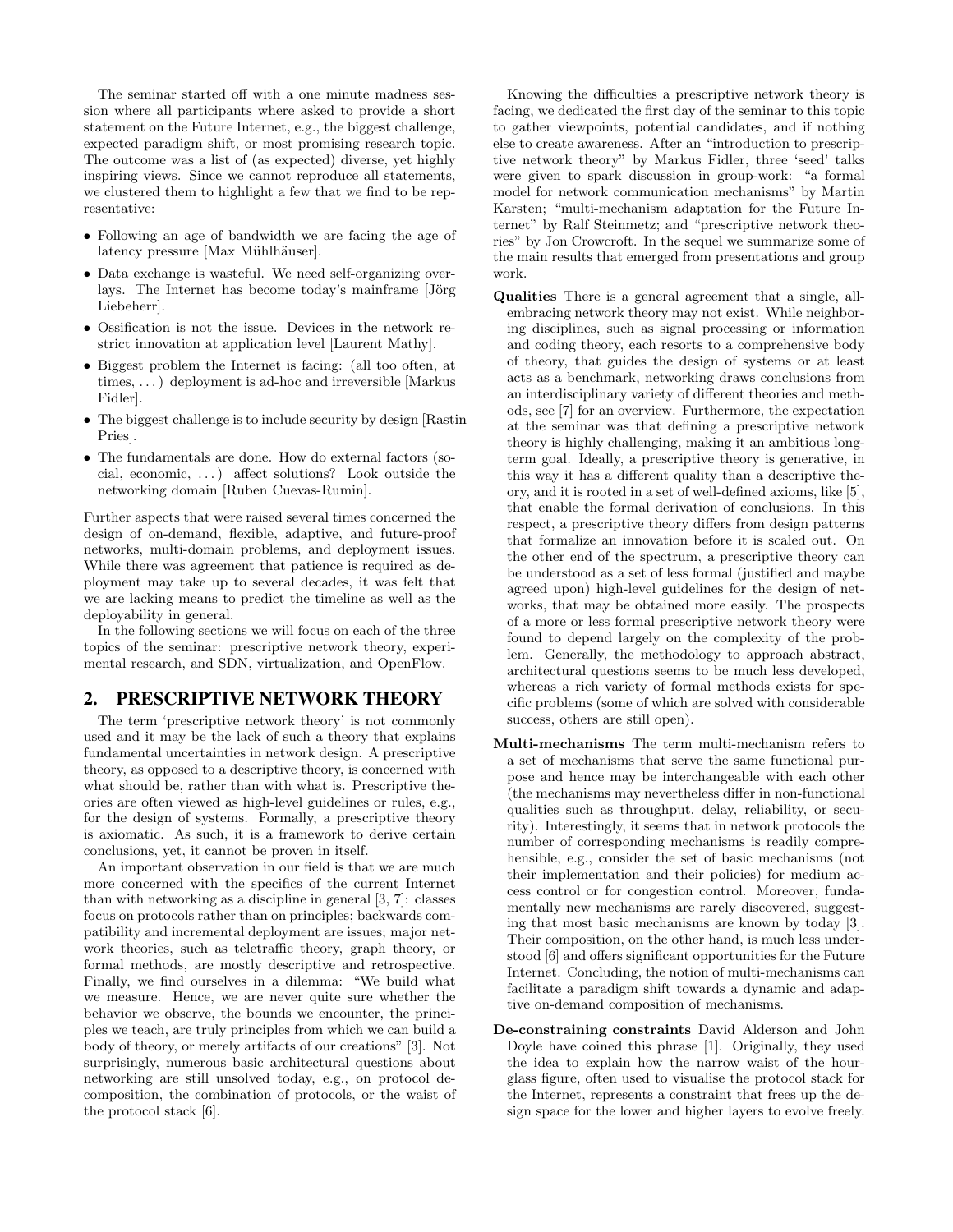The analogy is drawn from the nature of DNA and how this freed up biological systems to develop great diversity, constrained merely by fitness to their environment. While traditionally IP was the waist of the hourglass, alternatives emerge above as well as below IP, e.g., HTTP, CDNs, or virtualization [6].

- Middleboxes Recent studies show a significant proliferation of middleboxes, such as NATs, firewalls, rate limiters, and proxies, resulting in an Internet that is a layer 4+ interconnection of IP networks. Bypassing, e.g., tunneling over HTTP (TCP port 80), is an unfavorable option and the risk that middleboxes may restrain applications is evident. On the other hand, middleboxes bear great potential for innovation and may be viewed as a de-constraining constraint that has the potential to combine, e.g. DTN, CCN, and IPng.
- Latency During the seminar, latency was identified as a major, cross-cutting issue for the Future Internet. It was argued that a prescriptive theory has to include temporal aspects and the need for a 'Shannon theory' of network delays was recognized. While switching and transmission delays are addressed by adding (processing, transmission) capacity that is made available by the technological advancement, propagation delays are ultimately fixed by the laws of physics. Interestingly, delays including propagation delays may also be considered from an architectural viewpoint: since light cannot be sped up, distances may be reduced by caches, proxies, or in-network processing in general; requests can be duplicated and sent out in parallel to combat jitter; the redundancy of paths and options provides choices; and protocol handshakes can be omitted to trade other qualities such as security for delay. Finally, queueing delays can be mitigated by schedulers and limited buffers, where significant results from queueing theory, effective bandwidths, and the (stochastic) network calculus are available to set up systems.

## 3. EXPERIMENTAL RESEARCH

Much Future Internet research is experimentally driven and centered around a testbed that may become the first running prototype of the Future Internet. These testbeds are frequently implemented as overlay, virtual, and/or Software Defined Networks that run concurrently to a production network using the same hardware. Clearly, testbeds are indispensable to implement running code as a proofof-concept, whereas their use for understanding networking and for establishing new principles and paradigms is less obvious. Our goal at the seminar was to revisit experimental approaches to gather lessons learned and best practices. To this end, we asked speakers to provide 'seed' talks that elaborate on questions such as:

- Is there something like 'experimentally driven knowledge gain' and what is the scientific method?
- Which insights can the experimental, testbed-based approach reveal?
- What are meaningful use cases of testbeds, e.g., engineering details, concepts weakly understood, prototyping?
- How should a testbed platform look like, which properties must be provided to achieve comparability and validity?
- What makes (research) overlays special (pros  $\&$  cons)?

Seed talks were given by Martina Zitterbart and Oliver Waldhorst "overlay networks as innovation engines;" Jörg Liebeherr "experimentally driven networking research;" Brad Karp "wide-area distributed system deployments yield fundamental insights;" Markus Hofmann "<provoke> research testbeds considered harmful  $\langle$ /provoke>;" and Phuoc Tran-Gia "some reflections on experimentally-driven research and testbeds in future network research." The session was concluded with a very lively podium discussion. Presentations on specific testbeds and aspects were given by Paul Müller "a virtual environment for distributed systems research;" Jonathan M. Smith "NEBULA future Internet;" and Michael Menth "Congestion Exposure (ConEx) – an experimental protocol for the Future Internet." Selected main aspects that were discussed are:

- Insights from testbeds Regarding testbed-based research, Brad Karp in his talk raised and reflected on two fundamental questions: 1. "is the act of building a testbed research?" and 2. "do testbeds yield fundamental research insights?" While numerous examples emerged (also in other talks and in discussion) where testbeds revealed unexpected phenomena that fostered original research, the answer to the first question was that in general the act of building a testbed may not be research. (There were other opinions, such as that building a research testbed is by definition research, or that if certain research can only be done with a testbed, the question does not matter.) This negative answer implies, however, that a research testbed cannot be an end in itself and consequently great care has to be taken in deciding whether to build a testbed or not, given the need for significant funds and labor. The hard question that remains is how to justify the decision for or against building a testbed or a prototype for experimentation. A litmus test proposed by Brad Karp is: "what relevant phenomena can't you simulate?" Basic examples include user behavior, feedback, non-perfect behavior of systems, or a lack of knowing what to simulate at all.
- The engineering loop In his talk, Jörg Liebeherr highlighted specifics of the experimental discovery processes and important consequences thereof. According to the scientific method, experiments are constructed to verify, refute, or refine a hypothesis to uncover the laws of nature. In contrast, the engineering process implements a system design for experimental evaluation to support, discard, or improve an idea [4]. Consequently, demands on experiments differ largely where reproducibility and controlled experimentation become less important in engineering as the target is a proof of concept using some 'real-world' experiment (and not finding the truth regarding a hypothesis). A concern that is raised by the lack of replication is objectivity as typically design and experimentation are done by the same, interested party (in contrast, e.g., in physics a new finding is accepted only after independent replication). Also, the need for applying sound statistical methods was emphasized.
- Scalability of testbeds An aspect that was discussed controversially in different presentations was the scalability, the size, and the inclusion of real users in testbeds. While Jörg Liebeherr conjectured that there is an optimal size of community testbeds (testbeds where users contribute the resources such as PlanetLab) beyond which resource sharing makes the network 'crawl', it was argued by Brad Karp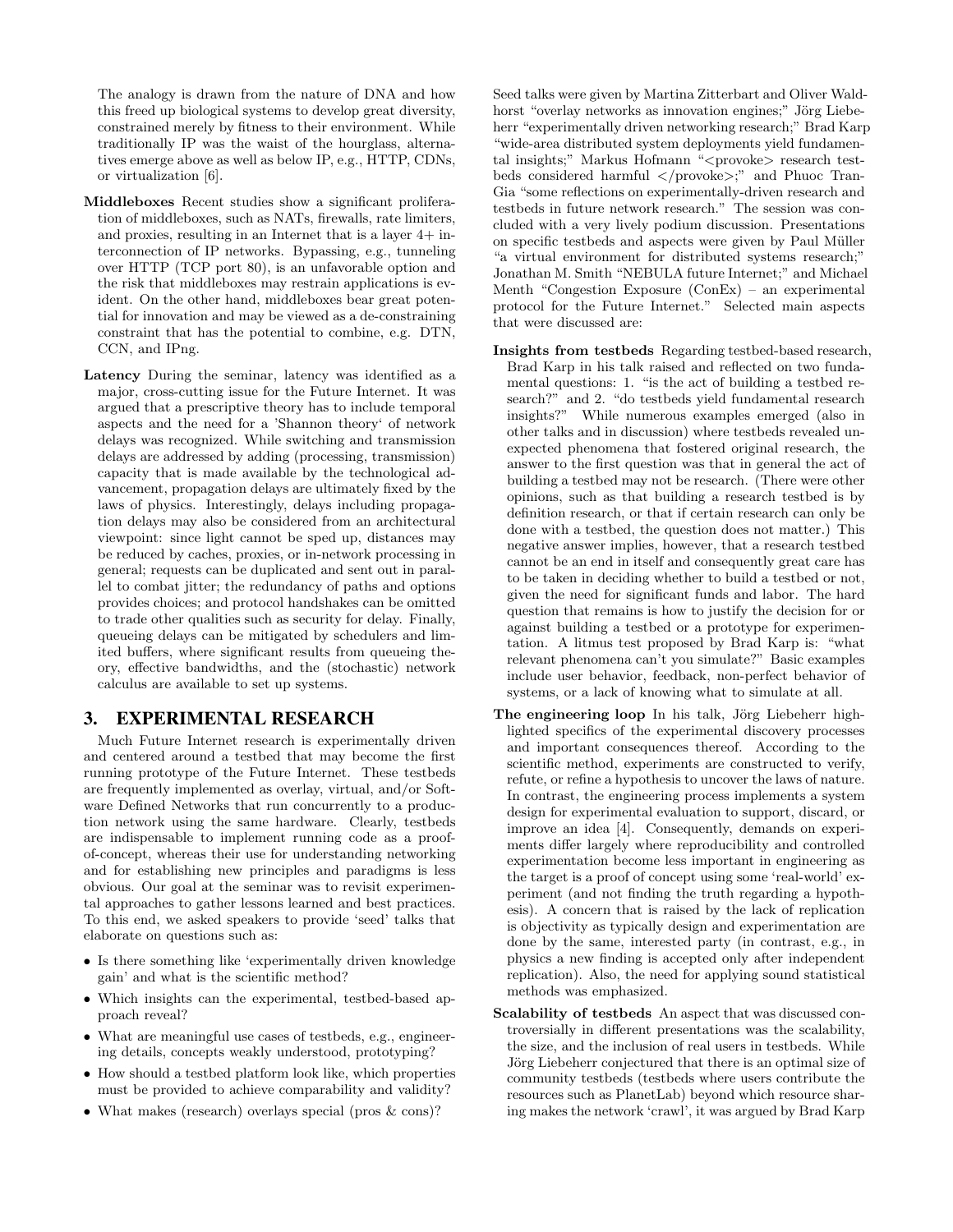that the resulting effects, e.g., latencies, make testbeds most useful. Latencies are results of real-world behaviors, coming either from people (e.g., access to webpages, etc.) or from machines (e.g., access to DNS servers, web servers, supernodes, etc.). These behaviors are very difficult to emulate in testbeds unless one has access to realworld user behavior and/or data traces. The importance of the aspect was further supported by Markus Hofmann who emphasized the necessity for testing systems with millions of real users to be able to observe relevant aspects, such as the example of signaling storm mentioned by Phuoc Tran-Gia. On the other hand, Klara Nahrstedt added that one can observe not only changes at the level of millions of real users, but one can see users changing behavior at much smaller scale. Social scientists showed that user behavior changes at group sizes of 2-3, 15, 50, 100, or over 150. This is purely from the social point of view how people behave to each other and may or may not be visible in the digital domain, i.e., if people of these group sizes use interactive technologies (e.g., Skype, or teleconference). One of the reasons why we do not know how technology changes the behavior is that many current interactive technologies do not support more than 10 users. Finally, Phuoc Tran-Gia emphasized the need for testbeds, simulation, and analysis to exist side by side to be able to trade detail for scalability.

- General purpose testbeds Besides scalability, the aim for general purpose testbeds was reconsidered. On the one hand, there was agreement that overlays enable and foster innovation within a broad scope. Also overlay-based testbed networks such as PlanetlLab were highly valued. On the other hand, it was cautioned that general purpose testbeds may fall short of one's expectations as there will always be contradicting requirements, e.g., controlled experiments vs. need for inclusion of real users.
- Contact with reality As already illustrated by the engineering loop, a frequent goal of testbeds is to reproduce real-world behavior. Meeting this goal raises, however, numerous challenges: supporting and maintaining heterogeneous devices in testbeds is cumbersome; programming interfaces may evolve quickly, e.g., on smart phones; including real users is difficult; realistic traffic, mobility patterns, or user behavior are hard to obtain; privacy concerns persist even after anonymization due to risk of de-anonymization; anonymized data may be hard to work with; and re-engineering (human-designed and implemented) systems or mechanisms, e.g. YouTube or Skype, to obtain desired data can be questioned and faces the risk that an update may just change the mechanism under investigation. In conclusion, it was felt that academia depends on the willingness of industry to share traces and data of real-world phenomena.

## 4. SDN, VIRTUALIZATION, OPENFLOW

The third day of the seminar dealt with the practical technologies of SDN, virtualization, and OpenFlow. The presenters were Wolfgang Kellerer "opportunities and challenges for Software Defined Network systems;" Klara Nahrstedt "Software Defined Networks for distributed interactive multimedia environments;" Laurent Mathy "SDN++: beyond programmable plumbing;" Panagiotis Papadimitriou "towards wide area network virtualization;" and Paul Kühn

"automatic energy efficient management of data center servers operated in hot and cold standby with DVDS."

One of the most popular practical topics that emerged during the seminar was use cases of Software Defined Networks (SDN), in its most general sense, not just OpenFlow. The vision for SDN has been well expressed by Nick Mckeown and Scott Shenker [8]. Advances in Computer Science mean that we can generate safer, more secure programs much more quickly and flexibly than in the past. Programming languages, operating systems, especially virtualisation and isolation techniques, and verification tools have all advanced to the point where we can be far more confident about such an approach, even when our critical infrastructure for communications depends on systems built this way. Indeed, we can potentially make much more rapid progress at improving the dependability of the Internet this way than continued incremental patching of the existing systems.

In the past, the internal components of networks – switches, routers, firewalls, traffic management, and so on – have generally evolved in a separate software and hardware ecosystem from end systems. Hence, while commodity price, performance and production of smart phones, desktops, servers and whole data center computing has largely benefited from exactly the same advances, and scale of use of computer science, the infrastructure of the Internet has moved more and more into being a set of niche businesses generating specialised technologies.

Proponents of Software Defined Networking hope to reverse this trend, by moving large fractions of the control plane of the Internet, and even some parts of the data plane into the arena of main stream computer science. Of course, if only for performance reasons, we expect Big Iron switches to remain the remit of specialised hardware, since by definition they are likely to continue to exist right on the performance limits of anything we can build. However, many other components (routing, firewalls, new forwarding paradigms) and almost all functions in data and control planes in non-core routers can move back into the commodity world. Thus the vision for SDN is to have a platform, in the same way that the iPhone, Android, and Windows have platforms (and stores), on which a million applications ("SDN Apps") can flourish<sup>2</sup>.

On the last day of the seminar, we had a session where we tried to enumerate some of the use-cases for SDN, and this is a partial list of what was captured:

- 1. Multi tenant data centers have a need for specialised networking for different tenants who may have different network service requirements – just picking a few examples, one tenant might need multicast for serving IPTV, while another might need delay bounds for traders or gamers, whilst still another might need in-network processing to support better MapReduce task deterministic throughput.
- 2. Multi user VR and Massive Multiplayer Online Role Playing Games have large scale dynamic network requirements whose parameters keep changing – one could certainly imagine supporting this partly through SDN.

<sup>&</sup>lt;sup>2</sup>It is worth noting that some of these ideas have been seen several times before in research activities such as the Active Networks programme, and work on OpenArch including the separation of data and control planes via General Switch Management Protocol (during the emergence of IP over ATM, then subsequently MPLS).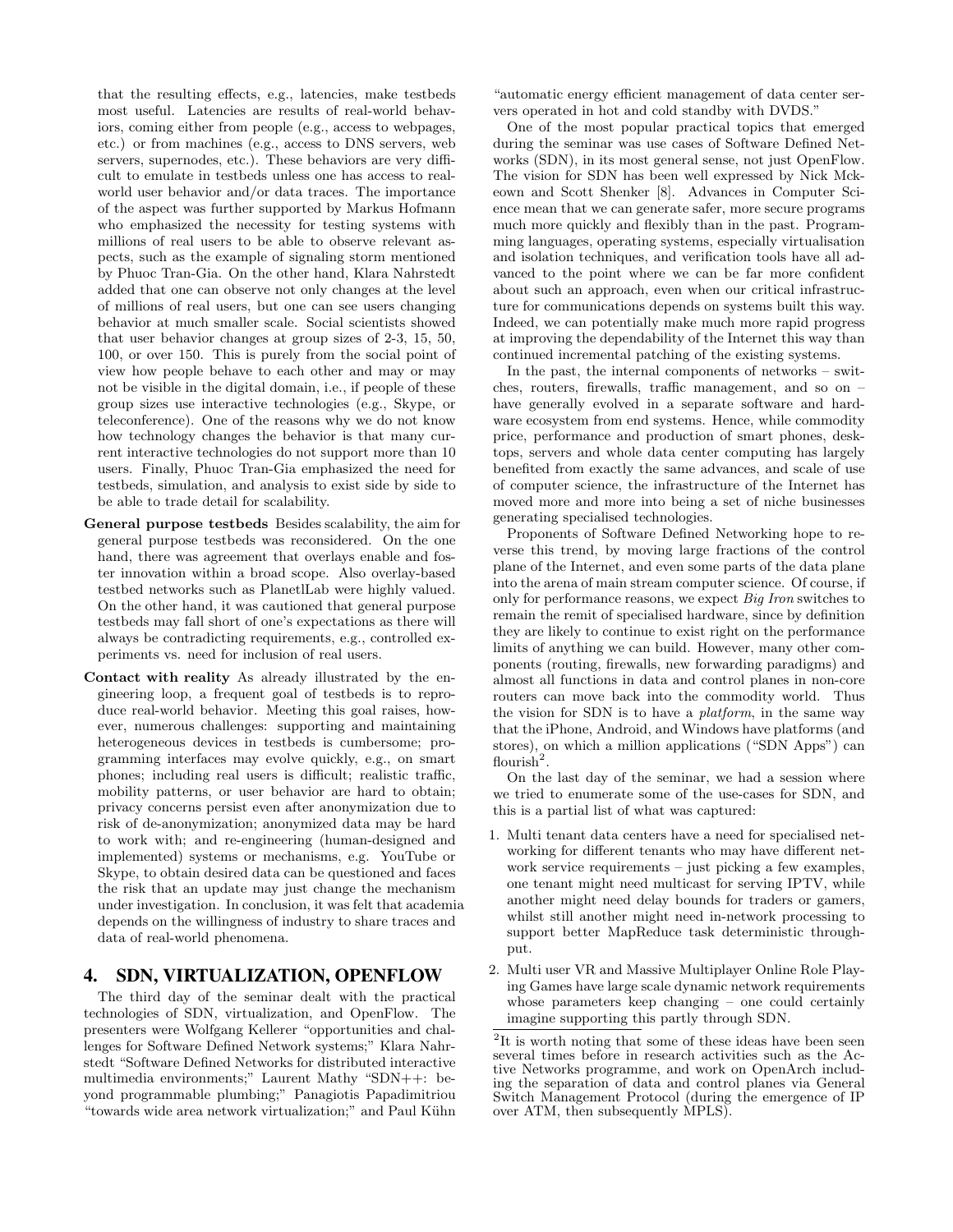- 3. Live migration of virtual machines is increasingly used both for load balancing and for high-availability/persistence during scheduled maintenance. VM migration puts a spike load onto the net, and could interfere with routine steady state traffic unless serviced specially, and requires itself, specialised support for continued access (re-routing existing flows, and redirecting new clients, for example). This could be supported as an SDN function.
- 4. The Internet of Things (IoT) is touted as a big driver for networking (e.g. IPv6 deployment to support the massive increase in globally reachable devices). IoT will also require specialized network functionality (securing access, delay bounding access for some sensor/actuator cyberphysical applications, and many as yet unforeseen applications that will no doubt emerge).
- 5. Content Distribution Networks (CDN) need management. Some CDNs place difficult load on an ISP – especially CDNs that are all or partly P2P, perhaps interfering with peering arrangements. Managing this could easily be seen as a good match to SDN.
- 6. Middlebox management is sorely needed. Middleboxes increasingly are the main cause of ossification of the network - the inability to deploy new transport layer protocols or extensions is mainly traceable to the ad-hoc mature of the large number of different middlebox functions deployed throughout the Internet. Bringing these into a coherent framework would allow some semblance of progress to be made. SDN again would be the tool to replace the adhoc functionality with a clean slate programmable system with a public, open standard API.
- 7. This is the metaclass of the SDN use case management of multiple SDNs will itself be a challenge.
- 8. Hybrid clouds where the cloud supports a set of user applications and the set of SDN apps is an interesting case of meta-management. Co-existence of the applications and the customised, specialised support for these applications in the Software Defined Network is a key requirement, for example, in today's' data centers.
- 9. Resilience in networks currently relies on ad-hoc approaches to providing replication. SDN can help unify a set of mechanisms under one control plane.
- 10. Cross-layer design of distributed applications requires potentially more open, possibly reflective APIs in SDN, so that the application and the SDN can co-evolve efficiently.
- 11. Enterprise infrastructure setup is a key need in large scale private intranets. There are many such systems in the world, and often their owners incur high costs to provide customised network services. SDN offers a way to build more flexible networks that could be matched to an enterprise's needs more as a matter of configuration than bespoke engineering.
- 12. Improved security may be on the cards if SDN takes on board improved software practises, using safer programming languages, and trusted computing bases, and techniques for information flow analysis, software verification, and so forth.
- 13. One simple hope for SDN might be to take research results in policy routing (e.g. meta-routing) and do a one-time replacement of BGP.

Many of these cases are driven by some "pressure", viz

- Overcommit the economics of multitenancy depend on invisible overcommit – that is, Amazon should be able to pack more and more VMs in without the customers realising that something else is being scheduled in the gaps of their usage.
- Latency VR especially (see oculusvr.com) requires far lower latency than going cross-continental permits.
- Flow-based I/O instead of soft state VMs can be viewed as a network flow (in the aggregate sense; its not just packets but a collection of TCP/SSL state that needs to be moved around sensibly). CDNs are basically the similar to VM migration – they need to be represented as a service and give the network a chance to load balance globally; Again middlebox management is all about explicit flow management, but *not* just  $TCP/IP - application level$ flows are just as important (cookie-based balancing for HTTP as seen in every L7 router, SSL session caching in those terminators, cross-protocol WAN compression, etc);
- Global identity IoT needs a way of naming all the billions of devices, and not addressing them (i.e. IPv6 is a red herring, but the lack of signposting is the important thing). Also, they need pseudonyms and intentional names, which people are mistakenly cramming into the addressing layer instead of the naming layer.

We also considered SDN in data plane.

- 1. Data plane middleboxes already interfere with TCP/IP packets in an unstructured way (frequently, to improve operation of protocols in wireless networks such as 3G and 4G nets, but also interfering with the ability to deploy new versions of TCP. SDN could include data plane packet processing, at least near the edges of the network where performance requirements can be met affordably.
- 2. Fine grain media control could be another SDN data plane activity - e.g. video and audio re-coding for different receivers with different rendering capabilities.
- 3. Network as a Service (NaaS) for data center (e.g. mapreduce) in-net application code has also been suggested as an SDN data plane task. The TCP incast problem can be solved by processing a fixed number of shuffle phase data packets in switches, with relatively simple tasks.

In addition to numerous use-cases or applications on top of SDN, SDN was also found to have the potential to connect technologies below the SDN implementation. But there are broader questions that we leave unanswered here:

- Can we use SDN to Connect IP and non-IP networks?
- Could we do layer 2 and layer 4 SDN via OpenFlow?
- What could make SDN harmful?
- What are the key SDN business cases?

All of these use cases raise the question whether SDN may be the "de-constraining constraint" of the Future Internet. Thus moving all of the control plane, and parts of the data plane into the same environment as end systems, and creating an eco-system for SDN apps (served by new network appstores) may have this effect on the Future Internet that the approach had in the mobile smart device world.